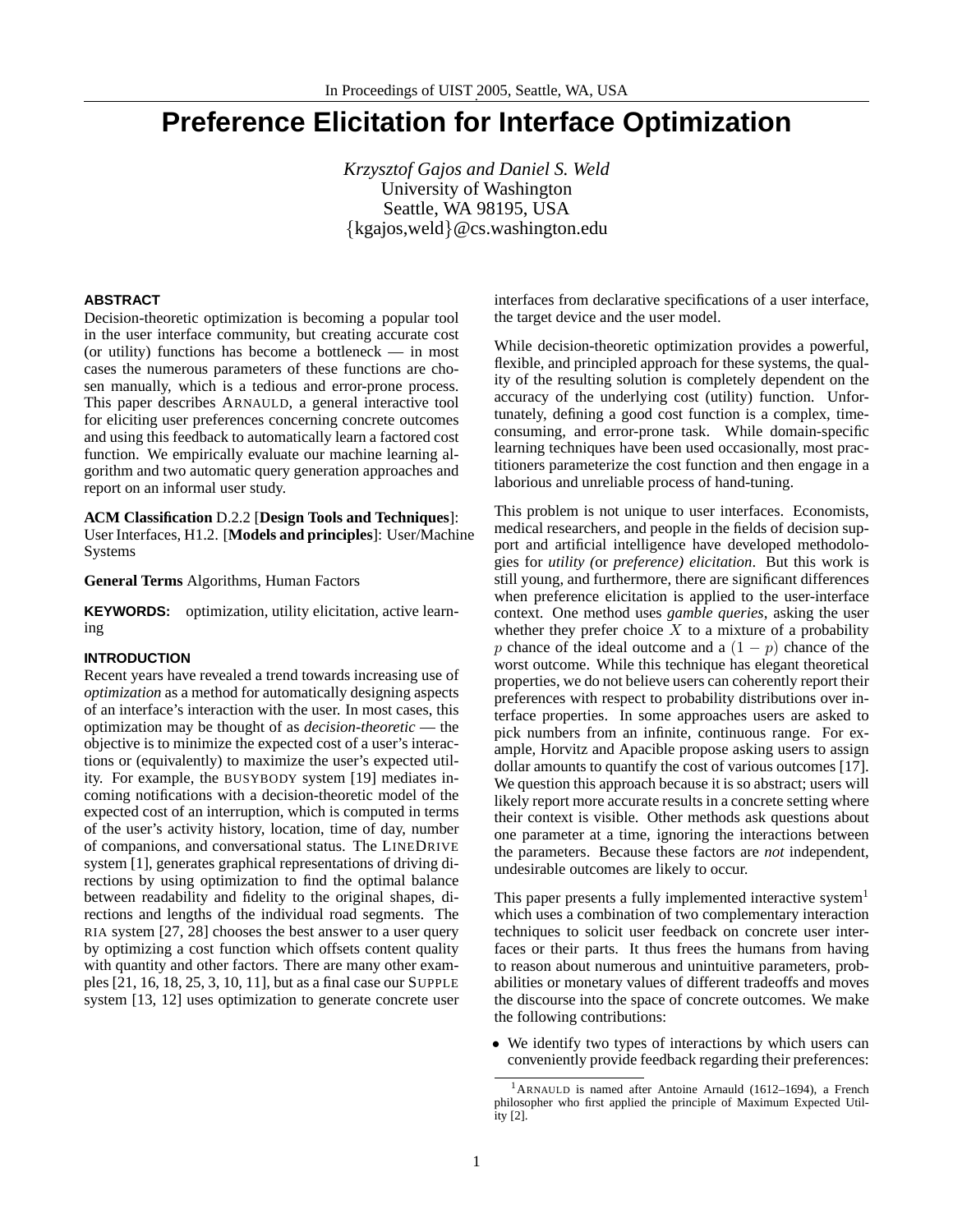*example critiquing* acquires implicit feedback from certain types of user actions within the interface, and *active elicitation* explicitly asks the user to compare two alternatives.

- We investigate question-generation algorithms, proposing two solutions: one based on analyzing concrete outcomes and the other performing computation entirely in the parameter space. We evaluate both empirically, demonstrating fast learning for each.
- We describe a new machine learning algorithm, based on maximum-margin techniques, for estimating the user's cost function from the feedback provided. Our empirical evaluation shows that our method is substantially faster than a Bayesian approach yet produces equivalent results.
- We argue that ARNAULD is a general tool, applying to most optimization-based systems. We demonstrate ARNAULD's utility by integrating it with SUPPLE, and explain how ARNAULD can be used with RIA and contextsensitive notifications.
- We present the results of a preliminary user study showing that ARNAULD is a useful tool for designers with variety of backgrounds.

Our paper continues by stating our guiding desiderata and introducing SUPPLE as a running example. We discuss two types of interactions which can be used as a source of preference feedback by ARNAULD. We present an algorithm for learning cost functions from this feedback, and two algorithms for generating queries. An informal user study shows that ARNAULD largely meets the desiderata and achieves user acceptance. We argue that our approach is general, explaining how ARNAULD may be applied to a variety of other optimization-based systems. We conclude with a discussion of related work and our conclusions.

## **DESIDERATA**

Utility theory stems from the notion of *preferences* over *outcomes* [20]. Outcomes result from the choices of the system or the user, and the user's preferences are defined in terms of an order,  $\succ$ , over these outcomes. This preference order can be defined in terms of a real-valued *cost function*, **\$**, over outcomes — one prefers o over o' (written  $o \succ o'$ ) if and only if o has lower cost:  $\$(o) < \$(o')$ . While people are capable of specifying preferences between concrete outcomes, they have difficulty articulating a real-valued cost function. Because applications typically need an actual cost function, we seek a tool which can automatically construct a good one from a set of concrete preference examples.

Depending on the application, this cost function might denote many things. In LINEDRIVE, cost measures the estimated cognitive difficulty of a user reading a map [1]. In the Automated Travel Assistant, ATA, cost reflect the undesirability of a sequence of airline flights [21]. In the Responsive Information Architect, RIA, cost measures the degree to which a user is unsatisfied with the systems answer to her query [27]. And in SUPPLE, cost measures the difficulty of using different combinations of widgets for UI tasks.

Typically, these cost functions are defined in parameterized form, and the parameters represent various tradeoffs. Many decision-theoretic systems make strong claims to extensibility. However, while it may be easy to add new components to

these systems, it is often hard to pick cost parameters which correctly integrate the new features. This creates a possible source of error that the designers of the original platform cannot control. In general, it is very hard to choose parameter values in a way which accurately orders a wide variety of outcomes. Furthermore, many of these parameters reflect *subjective* judgments, which are potentially controversial. Since these parameters need to be set by humans, certain values (or constraints on values) may be set incorrectly or inconsistently — yet the overall system must degrade gracefully in the face of such contradictions.

One of the advantages of the optimization-based approach is the potential to *personalize* the application for individual users, simply by defining separate cost functions for each user. Thus, a tool facilitating the definition of cost functions may do more than reduce the burden on developers it could enable wide-scale personalization capabilities.

In summary, choosing the appropriate weights for a parameterized cost function has long been acknowledged to be challenging. We conclude that any tool which facilitates the elicitation problem must satisfy the following desiderata:

- 1. Make it *fast* and *easy* for both developers and end-users to find good values for the weighting parameters.
- 2. Output weights which are *correct* and *robust*, even in the face of erroneous or inconsistent user feedback.

# **RUNNING EXAMPLE**

ARNAULD is a general system, which can be used to define a cost (utility) function for most optimization-based interface applications. However, in order to make our discussion concrete, we explain preference elicitation in the context of a specific application: SUPPLE.

SUPPLE is a fast and efficient UI toolkit for ubiquitous applications, that automatically generates user interfaces (at run time) which are optimized for the specific hardware platform, device characteristics and owner's individual working style.

SUPPLE takes three inputs: a *functional specification* of the interface, a *device model* and a *user model*. The functional specification defines the *types* of data that need to be exchanged between the user and the application. The device model describes which widgets are available on the device and provides a cost function, which estimates the user effort required to manipulate these widgets with the interaction methods supported by the device. Finally, a user's typical activities are modeled with a device- and renderingindependent *user trace*. SUPPLE's rendering algorithm combines constraint propagation with branch-and-bound search, to find the "optimal" concrete rendering of the interface. Optimality is decided with respect to a cost function, derived from the information contained in the device model. The original formulation of SUPPLE's cost function casts it as a weighted sum of per-element cost functions, that reflect how well a particular concrete widget supports the operations usually performed on a particular abstract element of the functional specification. The weights are derived from the user model. The per-element cost functions, however,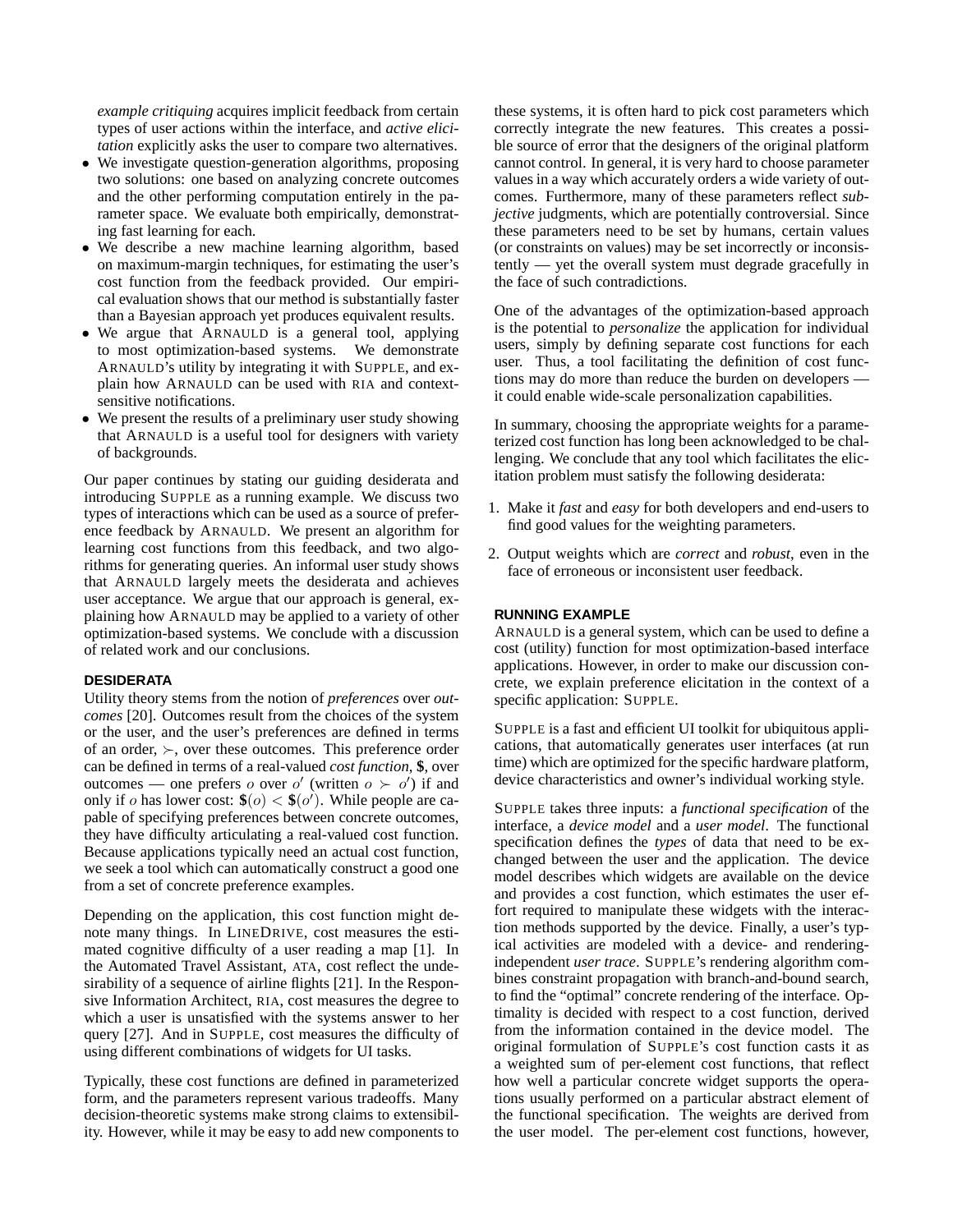

Figure 1: Example critiquing in SUPPLE. (a) Initial rendering of a stereo controller. (b) The user asks SUPPLE to use a slider instead of a combo box for controlling the volume. (c) The new rendering. Information recorded from this interaction is used by ARNAULD to further improve SUPPLE's cost function for future renderings.

were originally formulated as computationally opaque complex functions. We have recently reformulated them as sums of weighted *factors* f:

$$
\P(\text{render}(e)) = \sum_{k=1}^{K} u_k f_k(\text{render}(e)) \tag{1}
$$

Here  $e$  denotes an element of the functional specification and  $render(e)$  denotes the concrete widget which the rendering function *render* has chosen for e. Lastly,  $f_k$  (*render*(*e*)) is one of the K factors comprising the cost function and  $u_k$  is a corresponding weight. Factors can be either binary indicator functions reflecting presence or absence of a property, or they can return a non-negative<sup>2</sup> real value to reflect the magnitude of a property. For example, there are binary factors to indicate that a widget is a checkbox or that it is a spinner assigned to represent a numerical value. Continuous-valued factors include, for example, the downsampling factor for images and maps, or the number of lines by which a list widget is too short to accommodate the expected number of elements.

SUPPLE has over forty factors, and the corresponding weights had to be chosen manually to yield the desired solutions. This process was tedious and error prone and had to be repeated every time a new kind of widget was added to any of the platforms supported by SUPPLE.

## **USER INTERACTIONS**

In this section we demonstrate two classes of interactions for eliciting users preferences, which we encode as inequalities of the form  $o \succ o'$ , indicating that user prefers *outcome* o to  $o'$ . These preferences are used, as the next section explains, to calculate a real-valued cost function, which is maximally consistent with the preferences and which can be used to generate good interfaces in the future.

The first elicitation method, called example critiquing, is well suited for both developers and end users, because such critiques may often be derived implicitly from normal user actions. The second, active elicitation, is a computer-driven questioning process where the human operator is asked to make comparisons between different pairs of automatically chosen interfaces.

## **Example Critiquing**

In many interfaces, the user's natural interactions provide information on their cost model; in these cases, one may learn the cost function, without imposing any additional burden on the user, using a process often called *example critiquing*. We demonstrate this approach in the context of SUPPLE, which has an extensive customization framework that allows both designers and users to modify the structure, behavior and appearance of the rendered user interfaces [12]. Amongst other things, SUPPLE's customization facility allows human operators to right click on any part of a (desktop computer) interface and choose from a selection of possible ways that element can be rendered (Figure 1). We use ARNAULD to automatically record all such customization requests and use them to further improve the parameters of SUPPLE's cost function. We note, however, that often changes to one small part of a user interface (*e.g.*, causing light intensities to be rendered with sliders instead of combo boxes) may cascade, causing changes elsewhere (*e.g.*, causing the top level pane of the interface to be split into separate tabs, thus making the navigation through the interface more difficult). Thus a local improvement might lead to a global decrease in quality. In order to correctly learn the parameters of the objective function (i.e., to account for these tradeoffs), it is important to also record whether or not the user considers the resulting interface a global improvement over the previous version. For this reason, when ARNAULD detects that critiquing has caused non-local changes to the outcome, it requests feedback on the global result in addition to the local choice.

#### **Active Elicitation**

In some cases, the user's natural actions provide insufficient feedback to learn a cost model. In these cases, the computer must facilitate preference elicitation by generating information-gathering questions to ask the user. Some researchers advocate ranking multiple outcomes, but for simplicity, we use binary queries, presenting users with pairs of outcomes and asking which of the two (if either) they prefer.

<sup>2</sup>Although SUPPLE requires factors to return non-negative values, ARNAULD imposes no such restrictions.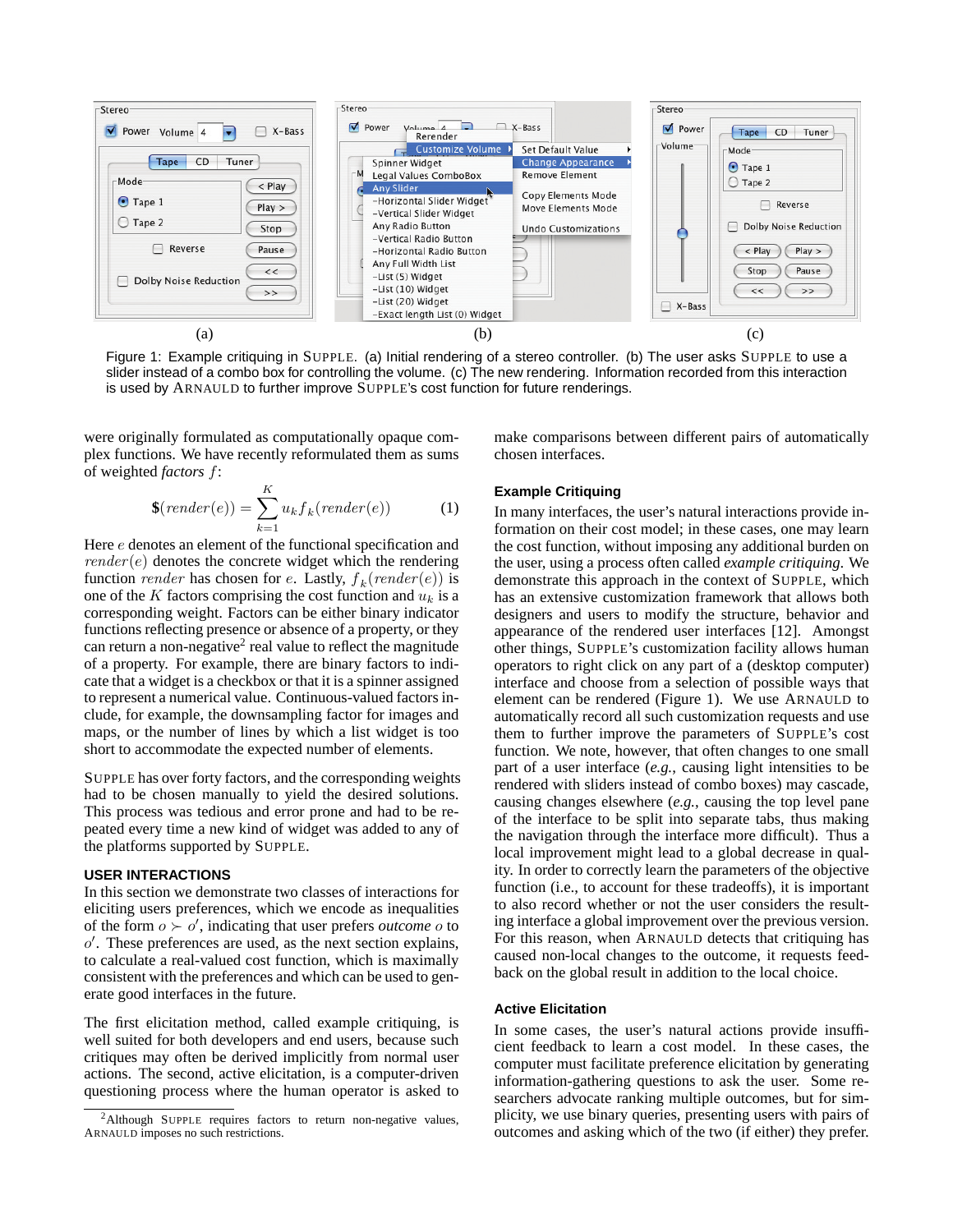

Figure 2: Two consecutive steps in the active elicitation process. (a) ARNAULD poses a *ceteris paribus* query, showing two renderings of light intensity control in isolation; this user prefers to use a slider. (b) Realizing that the choice may impact other parts of the classroom controller interface, ARNAULD asks the user to consider a concrete interface that uses combo boxes for light intensities but is able to show all elements at once, and an interface where sliders are used but different parts of the interface have to be put in separate tab panes in order to meet the overall size constraints.

To keep questions simple for the user, we believe it is important to emphasize so called *ceteris paribus* (everything else being equal) queries, where users are asked to consider two small differences in isolation (Figure 2(a)). However, whenever the local change between the two options causes cascading, global changes, we also ask the user to compare the entire outcomes (Figure 2)(b).

The key challenge for active elicitation is determining the best questions to ask the user. We explain our questiongeneration algorithm in two sections, but first we must explain how we use the *answers* to these questions to learn a cost function.

# **LEARNING FROM USER FEEDBACK**

Now that we have described how to elicit a set of user preferences over pairs of outcomes  $(e.g., o \text{ and } o')$ , we formally represent these preferences as constraints and use them to infer the best values of the cost function's underlying parameters. We observe that in every system we have studied, the cost (or utility) of any outcome can be decomposed linearly with respect to any class of parameters and consequently represented as

$$
\mathbf{\$}(o) = \sum_{k=1}^{K} u_k f_k(o) \tag{2}
$$

where  $f_k(o)$  is a *factor* in the cost function. These factors represent the presence, absence or intensity of various properties of the solution. For example, in SUPPLE, one factor is used to indicate that a particular widget is a spinner while another reflects how much an image was scaled from the desired size. In a probabilistic system like [17], these factors correspond to probabilities. The  $u_k$  is a non-negative weight corresponding to factor  $f_k$  — it is the values of these weights that must be estimated.

#### **Turning Feedback Into Constraints**

We can quite naturally convert a user's preferences over a pair of outcomes  $o$  and  $o'$  into a constraint by noting that if  $\alpha > 0'$  then the cost of  $o'$  must be greater than that of  $o$ .

$$
\sum_{k=1}^{K} u_k f_k(o') \ge \sum_{k=1}^{K} u_k f_k(o)
$$
 (3)

Since the factor functions always return the same values for the same outcomes, the goal is to find weight values,  $u_k$ , which satisfy the constraints. Consider the simple example of Figure 2(a). In the rendering on the left hand side, all factors are set to 0 except f*combo box* and f*combo box for number*, which are set to 1, indicating that a combo box has been used and it was used to provide access to a numeric state variable. On the right hand side, only two factors again are set to 1: f*slider* and f*horizontal slider*. Thus Equation 3 becomes:

# $u_{\text{comb}o\text{ box}} + u_{\text{comb}o\text{ box}$  for number  $\geq u_{\text{slide}} + u_{\text{horizontal slider}}$ (4)

While it is clear how to formally interpret user's responses to the active elicitation queries, the example critiquing feedback deserves additional attention. Note that if the user is presented with an interface such as the one in right pane of Figure 2(b) but she wishes SUPPLE would render it as shown in the left pane of Figure 2(b), she can proceed in two possible ways: she can use SUPPLE's critiquing facility (as in Figure 1) to tell it not to use the tab pane to organize the top level of the interface, or she can request that the light intensities be rendered with combo boxes instead of sliders.

In the first case, her feedback reflected her overall preference for avoiding tab panes wherever possible. In the second case, she downgraded the widget for the light intensity in order to improve the overall interface. In order to formalize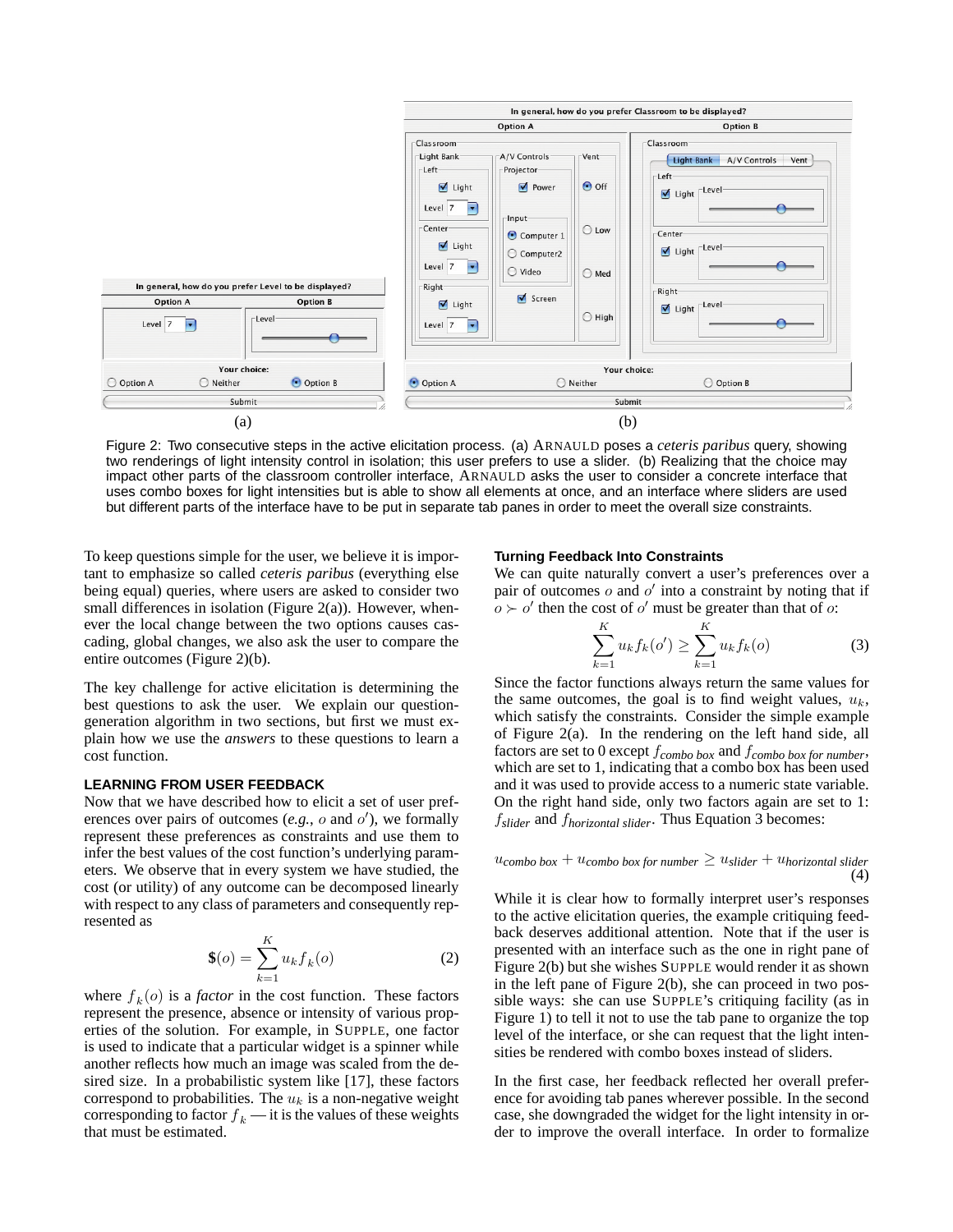the preference as a correct constraint, ARNAULD needs to be able to determine which of the two was intended. To perform this disambiguation, we assume that the vast majority of the feedback events will be of the first kind, where the user's preference for one widget over another will apply in any situation.<sup>3</sup>

In some cases (*e.g.*, [9]) it may be reasonable to assume that if the user critiques an example by expressing a preference for one outcome over another, then the preferred outcome can be interpreted as being better than *all* other possible outcomes (rather than just the one it was explicitly stated to dominate). Since this interpretation is not always correct, ARNAULD takes the narrow interpretation.

# **Defining the learning problem**

Our objective is to find values for each weight,  $u_i$ , such that all constraints (or as many as possible) are satisfied. To make sure that the cost function is robust, we also wish to maximize the degree of satisfaction of the constraint,  $c_i$ . This degree of satisfaction is called the *margin* and denoted  $m_{c_i}$ :

$$
m_{C_i} = \sum_{k=1}^{K} u_k f_k(o'_{C_i}) - \sum_{k=1}^{K} u_k f_k(o_{C_i})
$$
 (5)

One way to find the weight values is with the Chajewska, et al. approach [8], which finds the Bayesian estimate of these values given user's responses. This method relies on Metropolis sampling, which is too slow for interactive use, as we demonstrate later. Consequently, we propose a faster and more direct technique which explicitly tries to maximizes the margin through linear optimization.

#### **Maximum Margin Learner**

Our algorithm is based on maximum-margin methods from support-vector machines [6]. The maximum-margin approach finds the factor-weight values which satisfy the most constraints. Furthermore, these values are chosen so as to maximize the difference between the two sides of the constraint inequality. At the same time, explicit *slack variables* are used, which allow the optimization to succeed even in the presence of contradictory or hard-to-satisfy constraints.

Formally, we reformulate the constraints from Equation 3 to include the addition of a shared margin variable  $m$  and a perconstraint slack variable  $\xi_i$ :

$$
\sum_{k=1}^{K} u_k f_k(o'_{C_i}) - \sum_{k=1}^{K} u_k f_k(o_{C_i}) \ge m - \xi_i \quad \text{for all } c_i \quad (6)
$$

Following standard practice, we constrain the margin to be greater or equal than 1. Note that this causes  $\sum \xi_i$  to be an upper bound on the number of violated constraints. Thus we formulate an objective function to be of the form:

$$
\text{maximize} \quad m - \alpha \sum \xi_i \tag{7}
$$

Where  $\alpha$  stands for a parameter that controls the tolerance of the learner to a small number of violated constraints or constraints satisfied by a margin smaller than  $m$ .

The set of parameters returned by this optimization satisfies the maximum number of constraints and satisfies them by the maximum possible margin. Further notice, that all the constraints and the objective function are linear and therefore we can solve this problem using very fast linear programming techniques.

Unlike a Bayesian learner [8], a max-margin algorithm can utilize prior knowledge only if it is presented in the form of constraints — it does not allow the knowledge to be summarized in the form of concise statistics. To address this shortcoming, we extend our approach so that it can take into account prior knowledge. Suppose we have a prior belief (*e.g.*, factory preset) that a weight for the  $k^{th}$  factor is  $u'_{k}$ , then we want any new value  $u_k$  to be *close* to the prior value. We may formalize this desire as the following optimization problem:

minimize  $m' + \alpha' \sum \xi'_k$ 

subject to 
$$
|u_k - u'_k| \le m' + \xi'_k
$$
 for all  $k \in [1...K]$ 

$$
\begin{array}{c} \ldots \ldots \\ \ldots \end{array} \tag{8}
$$

Since this constraint is not linear, we rewrite it as a pair of linear constraints:

$$
u_k - u'_k \le m_{prior} + \xi'_k u'_k - u_k \le m_{prior} + \xi'_k
$$
 (9)

Finally, we combine the prior knowledge and the knowledge from the newly acquired constraints as our final objective function:

maximize 
$$
\frac{N}{N+N'}
$$
  $\left(m - \frac{1}{\sqrt{N+K}} \sum_{i=1}^{N} \xi_i\right)$  -  

$$
\frac{N'}{N+N'}\left(m' + \frac{1}{\sqrt{N+K}} \sum_{k=1}^{K} \xi'_k\right)
$$
 (10)

We have replaced the previously undefined  $\alpha$  and  $\alpha'$  from Equations 7 and 8 with one over the square root of the total number of constraints representing user's preferences (including both newly acquired preferences and the ones contained in the prior). Additionally, we have weighted the parts of the objective function corresponding to the new constraints and those in the prior.  $N'$  stands here for the *equivalent sample size* — setting  $N'$  to 10 would mean that the knowledge included in the prior should be treated with as much weight as 10 new constraints. This allows us to encode our certainty about the knowledge represented by the prior.

## **GENERATING QUERY EXAMPLES**

As discussed previously, one way in which ARNAULD elicits feedback from the user is by presenting her with two alternative outcomes and asking for a statement about her preference. It should be no surprise that the choice of questions asked might affect the number of questions necessary to learn a good cost function. For example, repeatedly asking very similar questions will provide too little information for the learning algorithm to make much progress. Unfortunately, choosing the *optimal* question from the perspective of expected information gain is intractable [4]. Furthermore, complex questions are usually harder for users to answer than simple ones. Specifically, asking a user to compare

<sup>&</sup>lt;sup>3</sup> Another approach would be to provide a user interface mechanism for disambiguating the two interpretations or attempting to automatically predict the user's intention.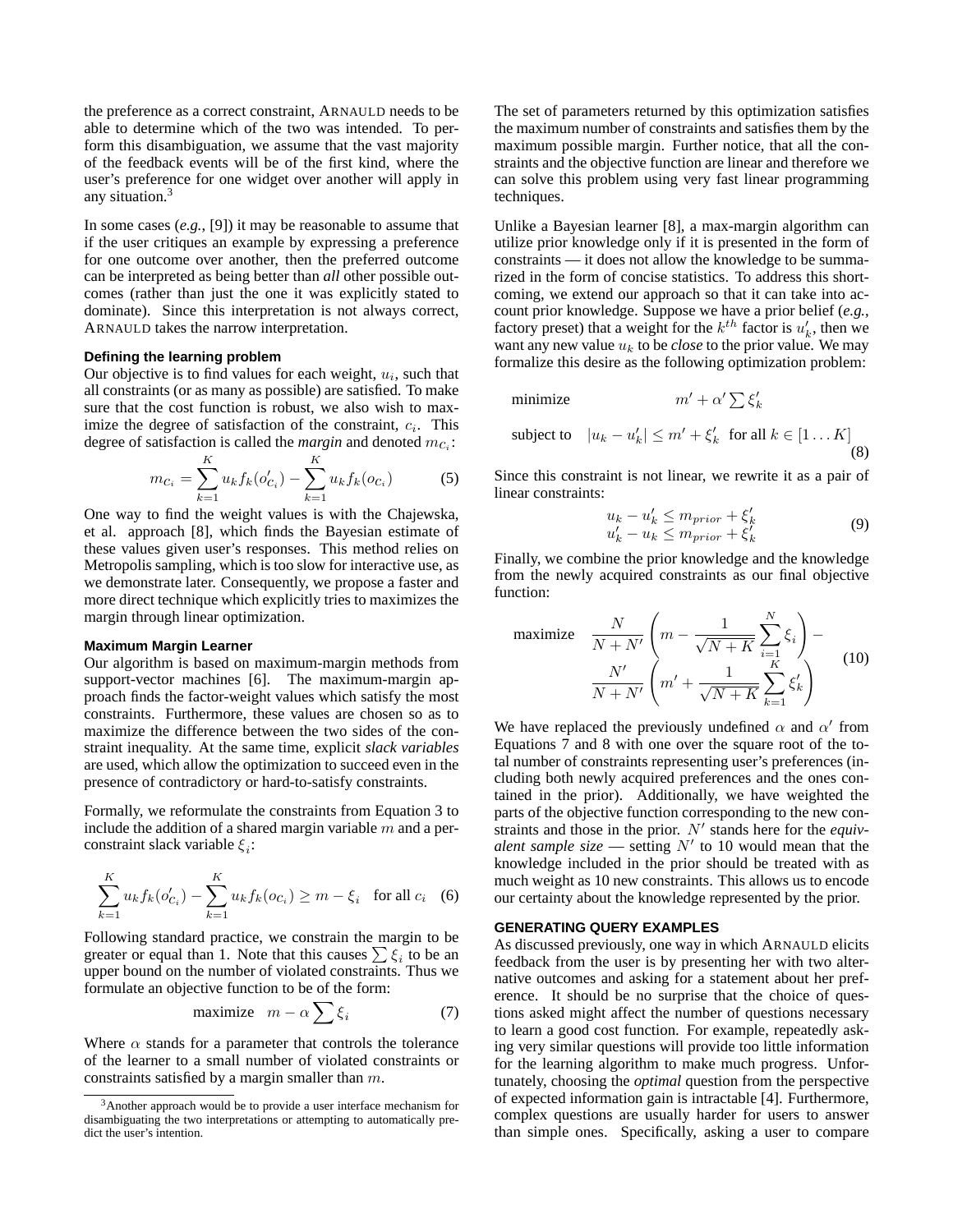two vastly different outcomes may result in an ambivalent response ("apples *vs.* oranges"), because of the vast number of tradeoffs. Thus, we seek heuristic query-generating algorithms, that will ask simple and informative questions.

We assume that the user provides a set of *training examples*, each being a sample input to their application. In the case of learning the cost function for a SUPPLE device description, each training example is a functional specification of an interface and a screen size constraint. For LINEDRIVE, an example would be a route, and for RIA an example would be a set of information to be presented to the user. Note that each example may be decomposed into primitive *constituents*, corresponding to the smallest portion of the example that can be used as an argument to the cost function. With SUPPLE each element (node in the functional-specification tree) is a constituent (for which a widget or a layout must be assigned and costed). In order to generate simple, localized questions, we restrict attention to queries about single constituents.

# **Weight-Based Question Generation**

Our weight-based ranking algorithm applies to any application that can enumerate the space of queries. Thus, when applied to SUPPLE, ARNAULD enumerates all pairs of different renderings of any *single* element in the interface specification of an example (*i.e.*, varying either a single widget or the layout of one portion of the interface). These queries are ranked via a computation in the space of possible factor weights, and the best is chosen.

The key observation is as follows: if the cost function is defined in terms of  $K$  weights, then the constraints so-far recorded define a sub-region of this space, and the region's centroid denotes the  $K$  weight values, which define the current, best cost function. Every candidate query,  $(o ? o')$ , defines a *hyperplane* in this space: the set of weight values that cause  $\hat{\mathbf{s}}(o) = \hat{\mathbf{s}}(o')$ . Hence, an answer to the query (*e.g.*, a statement of the form  $o \succ o'$  transforms the query into a new constraint: the half-space to one side of the hyperplane is consistent with the constraint while the other is not. It has been shown that if a question is very good, then its corresponding hyperplane falls very close to the region's centroid. This is intuitive, because no matter what the user answers, the region containing the true cost function will be cut nearly in half [24, 26].

But there may be several hyperplanes, each passing close to the centroid, but oriented differently from each other, perhaps even orthogonal; which is best? Intuitively, one would like the constrained region to be approximately spherical. Thus, if the region is already narrowly constrained along one dimension, the next cut should be orthogonal. Put another way, on average the questions should equally constrain *every* dimension of the weight space.

Our algorithm exploits these intuitions using a heuristic encoded as a modified distance function. We rank queries by the distance between the corresponding hyperplane and the centroid, but the distance function scales each dimension by a value proportional to the number of constraints cutting along that dimension. While our method is heuristic, it is fast to compute and effective.

# **Outcome-Based Question Generation**

This algorithm applies to applications satisfying the condition that each factor of the cost function corresponds to a single constituent (hence the cost of an example may be written as the sum of the costs of the example's constituents). For instance, in SUPPLE one may create a new example by taking a constituent (element) from one functional specification and considering that element in isolation (*i.e.*, computing the best rendering of an interface with a single widget corresponding to that element).

Our outcome-based ranking algorithm first enumerates all trainings example and uses the current cost function to choose the best outcome for each example as a whole. Next, for each constituent  $e$  it notes what partial outcome  $o_e$  was assigned to it in the solution that addressed the example as a whole. Then, it iterates over all possible partial outcomes  $o'_e$  that could have been assigned to e and computes  $score(o'_e) = \$(o_e) - \$(o'_e)$ . Note that if *score* ends up being positive, then it means that  $o_e$  is a suboptimal local outcome for e, and it was presumably chosen in order to allow for a better solution in a different part of the interface. If the *score* is negative then  $o_e$  was the better choice according to the current cost function. Our algorithm chooses query  $(o'_e$  ?  $o_e$ ) where  $score(o'_e)$  is the highest. For positive values of *score*, this challenges the tradeoff that the interface generator made. For slightly negative values of *score*, it asks about a close, second-best, local outcome — thus helping to either spot incorrect choices or widening the margin between the two options.

# **EVALUATION**

We conducted a sequence of experimental studies to measure how well ARNAULD meets the desiderata, to evaluate our learning method, and to compare our two questiongeneration algorithms. Recall that we presented two requirements: 1) Make it *fast* and *easy* for both developers and endusers to find good values for the weighting parameters; and 2) Output weights which are *robust*, even in the face of inconsistent or erroneous user feedback.

# **Informal User Evaluation**

The first desideratum concerns ease of use for both developers and end-users, which we evaluate in a pilot user study. In this study we observed four users using ARNAULD connected to SUPPLE. Two of the four users represented developers — they were experienced contributors to the SUPPLE project, but they were unfamiliar with ARNAULD. The other two users represented "sophisticated users" — experienced programmers who were unfamiliar with ARNAULD and who had only cursory knowledge of SUPPLE. While these were not typical end users, we do not believe ARNAULD is quite mature enough for use by the novices. Soon, however, we hope to perform studies on true end users.

We gave the "sophisticated user" group an overview of SUPPLE's behavior and its overall architecture followed by instruction into the operation of ARNAULD, including the ability to switch between the question generation (driven by the domain-dependent algorithm) and example critiquing modes. We then asked them to create a cost function for a new SUPPLE interface platform, using ARNAULD until they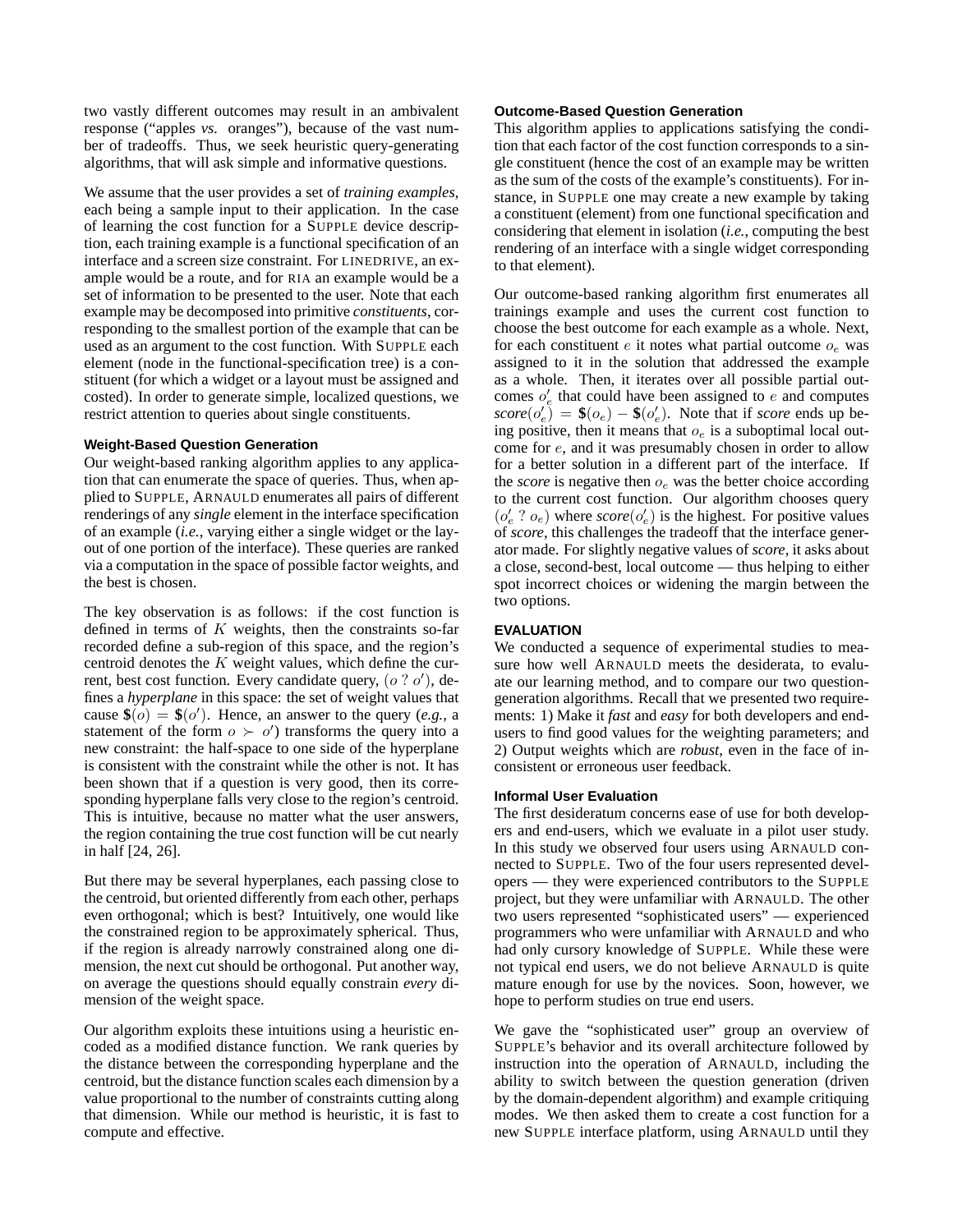were satisfied that SUPPLE was creating reasonable concrete user interfaces.

We treated the "developer" group slightly differently, by first asking them to *manually* assign values to all parameters in the cost function. (One of the subjects had done this in the past but for a different set of parameters describing a different interface platform.) We then instructed them in the use of ARNAULD, and asked them to use it to construct the cost function over again, from scratch. In addition to monitoring their overall use of and satisfaction with ARNAULD, we also recorded each preference response and compared them to those that their hand-crafted cost functions would have generated. Interestingly, the subjects disagreed with their hand crafted preference model 26% and 22% of the time respectively. Additionally, in a further 12% and 9% of the cases their hand crafted cost function disagreed less strongly (*i.e.*, one expressed a preference while the other considered the two options to be equivalent). This certainly shows how hard it is to manually define a cost function.

All four subjects felt that ARNAULD was a much easier and more accurate way to find a good set of cost parameters. They attributed the improvement to being able to improve the function in a rapid, iterative manner with immediately visible feedback. The "sophisticated users" felt confident that they could produce a robust set of parameters, while the developers felt that the tool let them arrive at the right result more quickly and often helped them address trade-offs, which they had missed when manually setting parameter values.

All users were able to produce robust cost functions in 10 to 15 minutes, while the SUPPLE developers took 20 to 40 minutes to construct cost functions by hand. All users found the tool generally easy to use, but some of them pointed out that when ARNAULD was asking them to compare more complex outcomes it was sometimes difficult to pinpoint all the differences (perhaps these should be color coded in the future?). On the other hand, less than 10% of their answers to the automatically generated queries were ambivalent, indicating that the differences between presented alternatives were usually easy to evaluate. Two of the users also commented that a closer blending of the implicit and explicit approaches would be desirable *i.e.*, being able to modify the examples provided in the active elicitation or being able to more quickly alternate between the two modes. One user requested an *undo* button which would reverse a critique or answer and also remove the corresponding input from the learner.

#### **Comparison of Learning Methods**

The first desideratum requires fast and easy operation, so we consider the speed and accuracy of our learning algorithm, comparing it against the Bayesian approach with Metropolis sampling, proposed by [8]. When the Metropolis sampling approximation was run long enough, both methods produced essentially the same parameter weights. But our maximummargin approach not only produced exact answers, it was also much faster.

Because Metropolis sampling is an anytime, approximation method, one may trade solution quality for speed. Perhaps it generates relatively good answers quickly? Figure 3 shows



Figure 3: The sampling error of the Bayesian approach diminishes with a huge number of samples, but is thus too slow for interactive use: accurate answers require  $10^6$  samples (taking 40 seconds to compute), while our maximum-margin algorithm returns exact answers in less than 200ms.

the average error in the Metropolis sampling estimates, as a percentage of the standard deviation of the underlying distribution, for the cases where we need to estimate 10, 20 and 40 variables at a time. Our implementation of the Metropolis algorithm can sample 25,000 times per second. But our maximum-margin algorithm can produce an exact solution in 40-200ms on a standard desktop computer.<sup>4</sup> Thus, we can draw only 5,000 samples in the time used by the maximummargin learner. When estimating 40 variables at once (as is the case with SUPPLE), this sample-size produces an average error of 17% of the standard deviation. The error goes down to 12% and 8%, if we are willing to wait 1 or 2 seconds for the result, respectively. The error stays above 2% unless a million samples are drawn, which takes about 40 seconds. We conclude that maximum-margin is the clear choice for the fast, interactive use required by our first desideratum.

# **Comparison of Query-Generation Methods**

Another aspect of the first desideratum concerns *how many* questions need to be answered. Thus, we evaluate our querygeneration algorithms to see how many interactions are required in order to find a good set of values for the 40 parameters of the SUPPLE cost function.

In these experiments we simulate the user interacting with ARNAULD's automated querying interface (but not with example critiquing). We use a cost function defined by a previously validated set of weights (denoted the *target* function) in order to simulate a user's responses. When presented with a query, the simulator registers a preference for the option which has lower cost according to the target function. After each response, ARNAULD updates the weights of the cost function *being learned*. The quality of the learned cost function is assessed at each step by using it to generate several concrete interfaces. The target function is then used to score those interfaces. We compute

<sup>4</sup>Apple Dual G4, 877MHz, 1.25GB RAM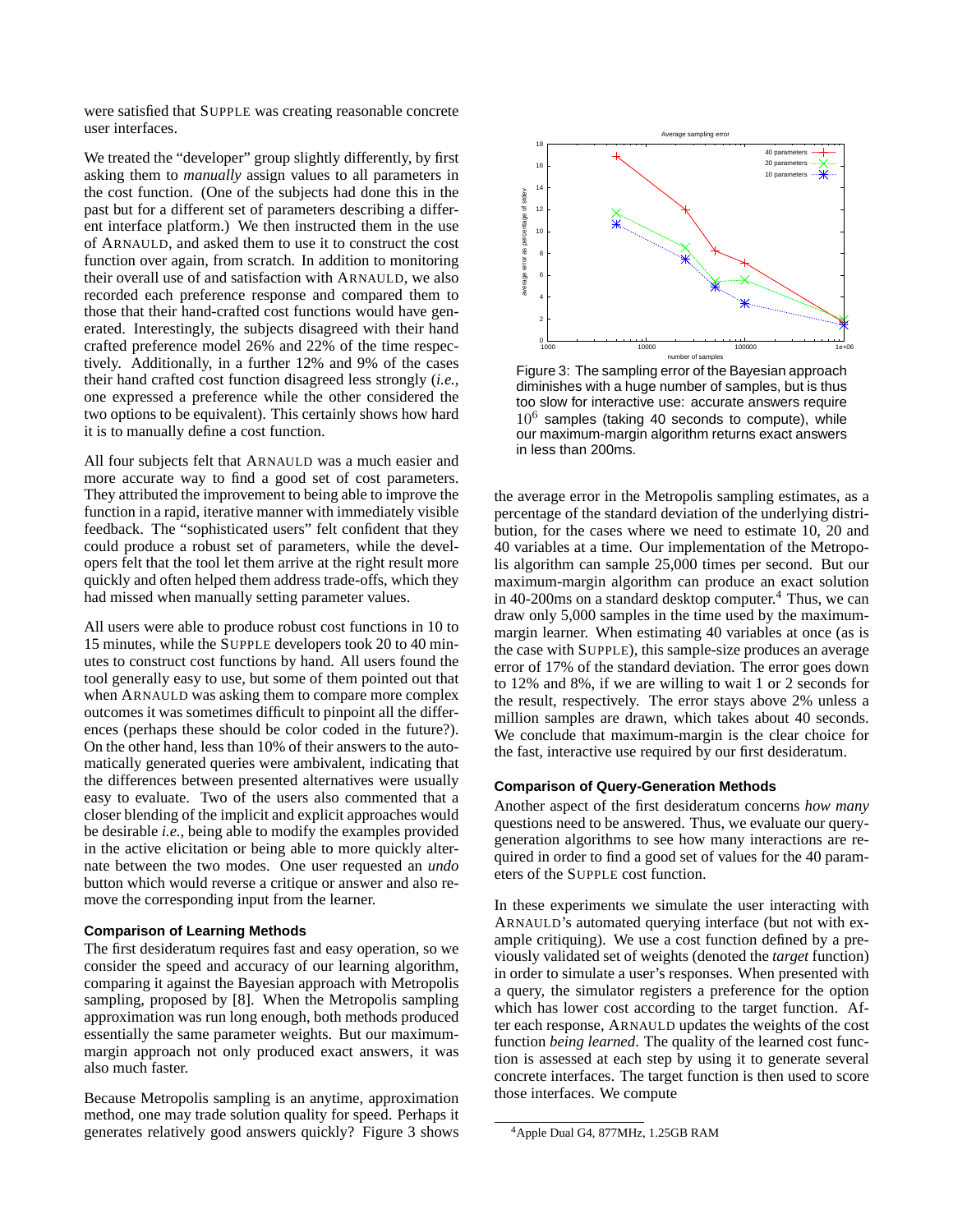

Figure 4: Rate of learning (all results averaged over 10 runs). The y-axis reflects how far from the ideal are the interfaces generated using the currently learned parameter values (see text for detailed explanation) (a) for different query generation strategies; (b) in the presence of input errors: at each step there was a 0.1 chance that the simulated user would give an answer opposite from the one intended.

# **\$**(render (*test interfaces*, **\$** 0 ))/**\$**(render (*test interfaces*, **\$**))

where  $\$$  is the target cost function and  $\$'$  is the function being learned. In other words, we compute the ratio of the true cost of the rendering guided by the learned cost function, and the true cost of the rendering guided by the true cost function. This quotient reflects how far from the ideal are the interfaces generated using the currently learned parameter values<sup>5</sup>. To make the testing fair, we use different interface specifications to generate queries and to evaluate the results. Queries are based on the classroom and Amazon search interfaces (see [12] for screenshots of all the interfaces mentioned in this section), while evaluation was based on a stereo controller, an email client and an interactive mapbased interface.

Figure 4(a) shows how the quality of the learned function improves with the number of queries issued. Our outcomebased and weight-based algorithms resulted in learned functions performing almost identically to the target function after about 25 queries. As a control, we also evaluated a random query generator, which resulted in a much slower learning rate. In summary, both of our query-generation algorithms require sufficiently short interactions to satisfy desideratum one.

# **Sensitivity to Input Noise**

Next, we evaluate ARNAULD against our second desideratum: are the results robust even in the presence of input errors and inconsistencies? For each query generation algorithm, we repeated the experiment from the previous subsection, observing how the system behaved in the face of 5% and 10% probability of an input error at each step (*i.e.*, a situation where the response suggested by the target function was

flipped to its opposite). This simulates the user providing inconsistent input or making a mistake. Figure 4(b) shows the results for the 10% error probability.

The outcome-based algorithm still generates an interaction where nearly optimal results are obtained after about 25 interactions. The weight-based algorithm tends to spread the queries uniformly among all parameter values meaning that after erroneous input is received, the system waits too long before asking more about the affected weights. This delay results in the algorithm performing noticeably poorer with input errors present compared to the error-free condition.

The user can still arrive at a good set of weights by switching to the example critiquing mode of interaction and directly addressing all the cases where the system makes mistakes. But we conclude that our outcome-ranked question generation is most consistent with our desiderata, and is the preferred approach, despite its slightly higher computational cost.

# **ARNAULD AS A GENERAL PLATFORM**

Although we have only experimented with it in the context of SUPPLE, we've argued that ARNAULD will benefit most optimization-based interface systems. In this section we defend those claims by considering two different systems and showing how ARNAULD will facilitate their operation.

#### **RIA, The Responsive Information Architect**

RIA is a system that automatically decides first, what information to present to the user [27], and second, how to best match different pieces of information to different modalities [28]. In the first phase, RIA balances certain tradeoffs through the use of numerous, manually-tuned parameters reflecting different classes of information used to inform the final decision.

RIA's objective function is particularly complex with many of the different parameters being multiplied by each other.

<sup>&</sup>lt;sup>5</sup>Since there exists a continuum of parameter values that may all produce the same concrete outcomes, we evaluate the learned cost function based on the cost of the results it produces (rather than the actual weight values)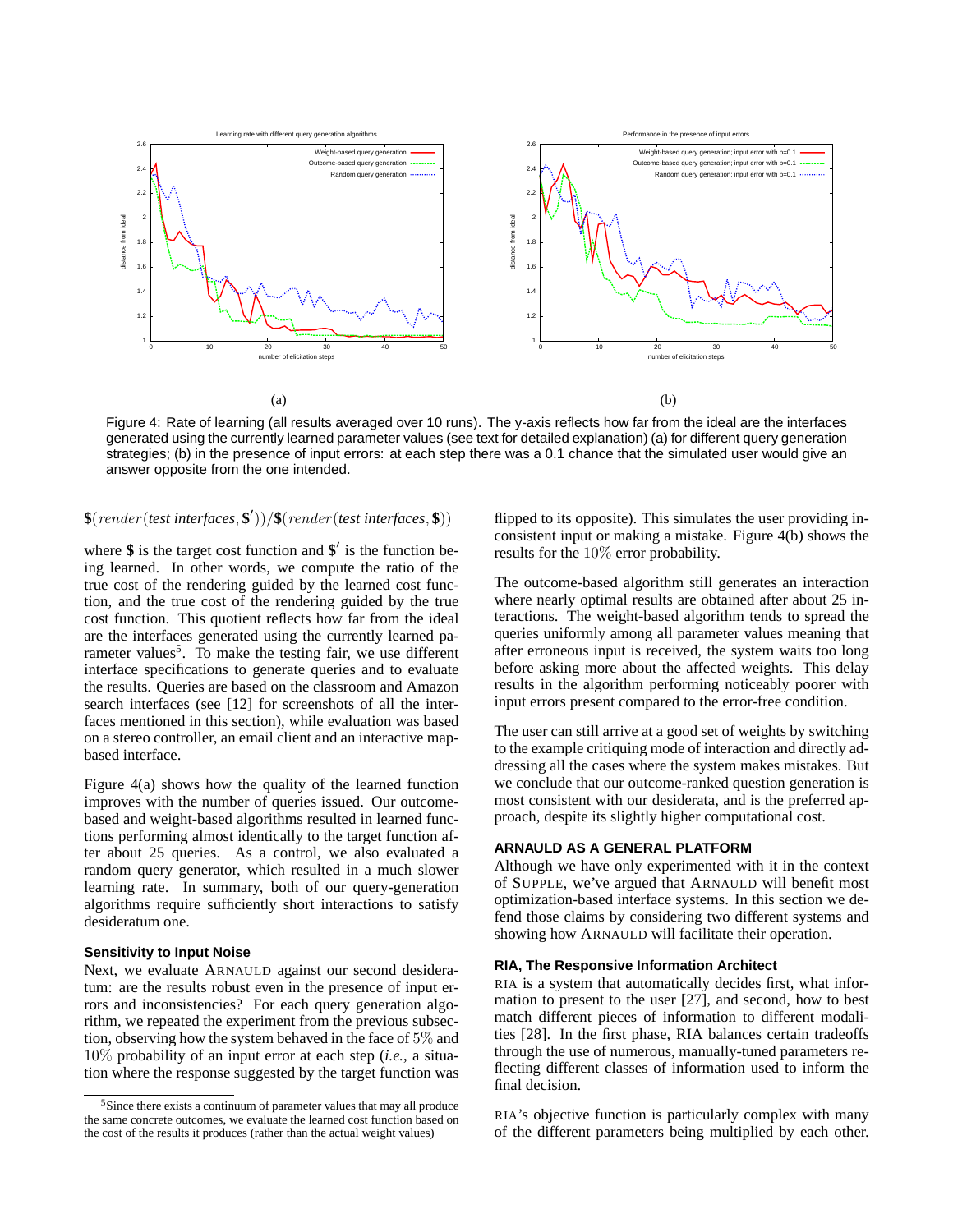Given ARNAULD's current restriction to linear systems, it could not be applied to estimate all classes of parameters at once. However, if all but one class of parameters are held constant, then the objective function would become a linear combination of the remaining class of parameters making it amenable to learning with our approach.

Both interaction methods would be appropriate in this case though a special interaction method would have to be provided to allow users to critique the information that was delivered through speech. Also for automated queries, speech could be simulated with text for faster interaction cycles.

# **Context-Sensitive Notifications**

The system described in [17] is designed to deliver notifications to a user in a manner that is sensitive to the user's interruptability levels. It uses a decision-theoretic framework to estimate the utility of delivering a particular piece of information via the available modalities, conditioned on its estimate of the user's current interruptability. A primary focus of the work is innovative machine-learning algorithms for estimating the probability of the user being engaged in different classes of activities [18]. In contrast the actual cost parameters, indicating the relative level of distraction incurred by different modes of notification delivery, are obtained by asking users abstractly to assign different dollar amounts reflecting how much they would be willing to pay to avoid such a notification assuming certain level of interruptability.

The cost function driving this system relies on two classes of parameters: the costs of interrupting the user using different modalities, and the cost of delaying the delivery of a message in hope that the user will be more interruptable later. These two classes of parameters are combined in a linear manner and thus can be learned together by ARNAULD.

Currently, this system learns its sensor model by first recording the sensory inputs for a particular user and his environment, while also recording a video of everything that transpired during that time. In order to train the system, the user has to watch the video and annotate it with transitions between different attentional states or levels of interruptability. During the same interaction, ARNAULD could ask the user queries of the form: "If I were to deliver you an important message at this point, would you have preferred if I had used email or displayed a message on the screen?" or: "If I had a message to deliver for you, would you have preferred if I delivered it immediately by displaying it on the screen or waited till later and called you on the phone?".

The resulting system could be further tuned (personalized) after deployment, if the user was given the option on commenting on whatever notifications were delivered. Example critiquing could easily be supported for messages displayed on the screen but more specialized interfaces would be needed to comment on messages delivered via email or a real time phone call.

# **RELATED WORK**

We place ARNAULD in the context of past work on preference elicitation, user interaction, utility-function representation, as well as the reasoning and query generation mechanisms.

# **User Interactions For Eliciting Preferences**

Example critiquing has been used in several systems, notably in two trip planning assistants: the ATA system [21] and the work presented in [23]. In both cases, the computer presents the user with options based on the initial set of requirements and the user refines their preferences by narrowing their requirements, even concerning initially unspecified attributes like stop over locations or the airline. The authors argue that users will often be unaware of all the preferences they might have and will not think to specify them until confronted with a particularly disagreeable example. We adopt this example critiquing approach in ARNAULD.

The work of [23] further highlights the distinction between user's fundamental objectives and the means of achieving them, warning that if the system attributes do not reflect the fundamental objectives, users will be unlikely to accurately estimate the values of those attributes. In those cases where the parameters of the system match the user's objectives, direct manipulation approaches with instant feedback may be the right approach to explore the space of options. Thus, most of the systems, which can benefit from ARNAULD, use large sets of parameters, and the parameter semantics is often complex or unintuitive. For that reason in our work we avoid direct manipulation of the parameter values and focus on reasoning about concrete examples of system output.

# **Representation And Reasoning About User Preferences**

Systems described in [23] use constraints to represent user preferences. In order to accommodate inconsistent requests, these systems use constraint solvers that allow partial satisfaction of constraints, but no mechanism is provided to select among different solutions at the same level of feasibility.

Chajewska, et al. [7] propose treating utilities as random variables. The constraints encoding user's preferences are just a means for constructing a Bayesian model to estimate values of utilities, using the Metropolis algorithm for inference. This is the approach we have used in our Bayesian learner. It is worth noting that other, potentially faster and more accurate methods are available for inference in hybrid Bayesian networks *e.g.*, [22], but their implementational complexity renders their application problematic.

Recently, an approach similar to ours was proposed for calendar scheduling [14]. Unlike our approach, it is designed for just one application and it uses standard SVM quadratic optimization for estimating the parameter values.

Finally, [5] reasons about utilities in terms of minimizing the maximum regret while representing uncertainty about the value of utility parameters as hard intervals. Without further refinement, this approach does not allow for inconsistent responses from the user.

## **Generating Optimal Queries**

Much of the past work on generating optimal queries is based on *value of information* (see, for example, [9, 4, 15]. In our case it is computationally prohibitive because it requires hypothesizing about how each potential query will impact the presentation of future interfaces.